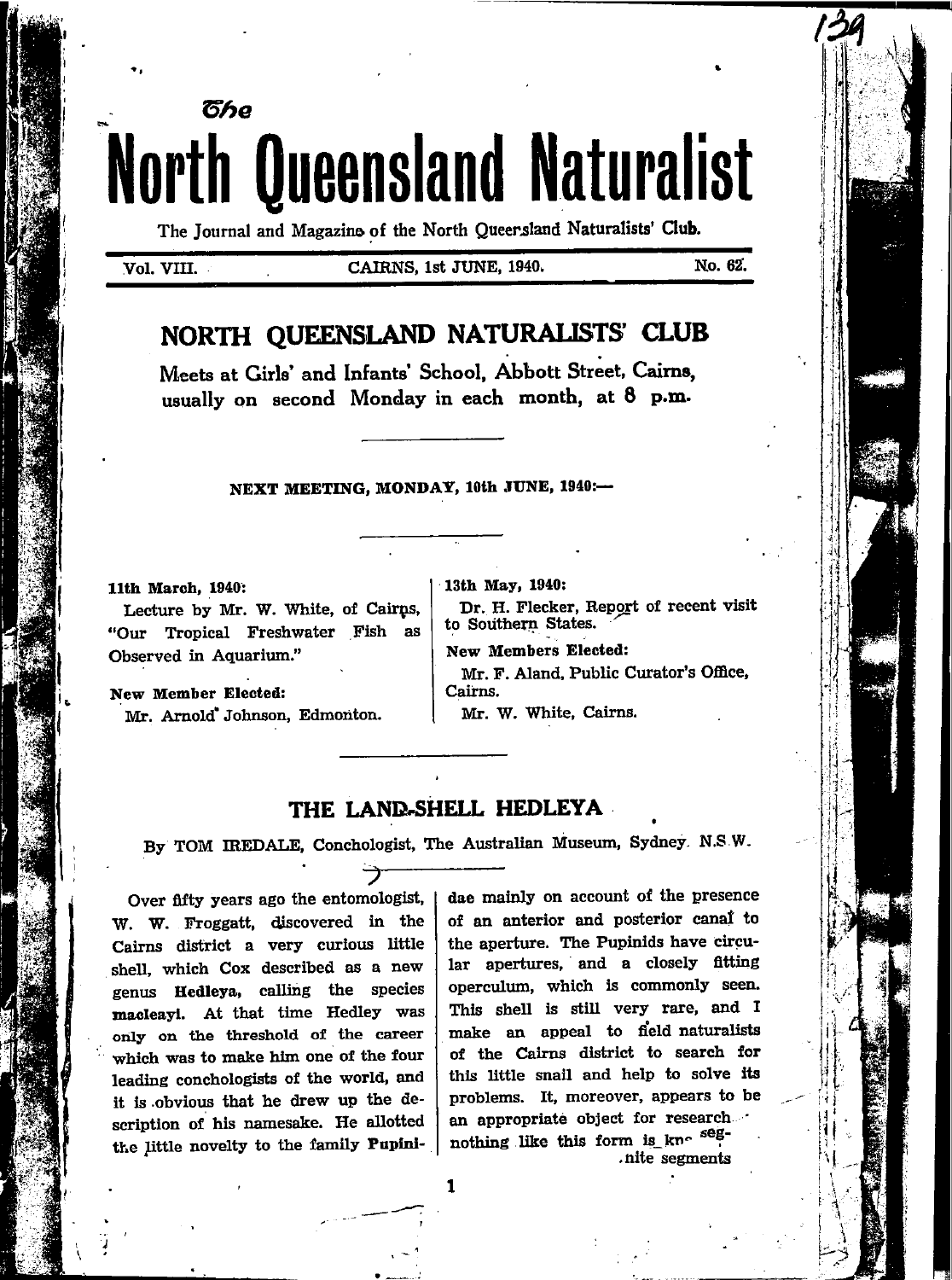## THE NORTH QUEENSLAND NATURALIST

where, and more than one species is now known. Mr. Sidney W. Jackson, collecting in 1908, found two specimens in the Tinaroo scrubs, Barron River, one "found under loose bark on stand ing tree in scrub," the other "in birds" nest fern." A few years later the Swedish naturalists, under Mjoberg, found another specimen at Evelyn, and upon examination it was found to be a distinct species, which Oohner called Hedleya umbilicata. This proves to be identical with the one found previously by Jackson in his birds' nest fern. Later again Hedley, visiting Green Island, picked up a broken specimen, which appears to represent another species.

<u>Marie Willie (</u>Haarles Nieu, 20

Now Mr. Joe Shaffery has sent me down from Mossman, North Queensland, a specimen which is again diferent and is here named Hedleya shafferyi, new species. This shell is just on ten millimetres in length, with almost exactly one-third in breadth, that is, one-eighth of an inch broad and three-eighths of an inch long. The apex is tapering, the median whorls a little swollen and the base a little contracted. It is white, and is closely longitudinally sculptured with wavy raised linear ridges, numbering about fifty on the last whorl the intervals between the ridges being a little wider than the ridges and smooth. There are about ten whorls, the fifth being the broadest. A pronounced spiral rib separates the base of the last whorl, which becomes concave. The aperture is a curious shape, the outer lip curving a little irregularly outward and then similarly irregularly basally receding to the ascending columella, leaving a semi-vertical anterior gutter. Thence across the body whorl a thick callus curves to form a similar posterior gutter with the edge of the outer lip. The irregular formation of this mouth seems to deny the possibility of an operculum, and this is the point that needs clearing up.

The sketches here provided of the three known species should prove the necessity for further information to classify correctly this group.



large green Hedleya macleayi, H. shafferyi, H. umbilicata. stripes along its whole

each segment are tub

sides.

RAPALA DEMOCLES, MISKIN (1884) MY COLLECTING DIARIES

By M. J. MANSKI, F.R.E.S.

In looking over my diaries since 1932 I note the regular seasonal return of insects. By so doing I save considerable time by avoiding a haphazard search for specimens which may be required. One striking fact is evident in the annual return, almost to the same day of the year, of the butterflies. It shows  $\mathbb{R}$  me the busy months, the off-months, and many other items of interest. It takes me to the open forest in November, December and January. To the Frain forests in February, March and April; to the low-lying, swampy country in May, June and July, and it shows me that August and September are months when butterfly collecting can be left alone. Year after year with regularity my records tell the same story, not only of butterflies ard moths, but of Coleop- $\mathbf{\mathcal{L}}$  tera, Diptera, Hymenoptera, etc., and if you notice in the first week in December the shrill sound of the Cycadae can be heard, only to disappear towards the end of January. The hot, steamy weather is the ideal time for the emergence of butterflies and beetles, and when the first storms of the season appear it is a signal for me to get ready as the collecting time is near at hand.

> What a wonderful wealth of information do I receiv  $\epsilon$  when I note the entries: At Edge Hill, at Barron River,

at West Cairns, at Silver Cascades, etc., "noticed Papiliones, etc., on wing," "obtained eggs of ---," "larvae and pupae of ..........." "mosquitoes bad," etc. Here I notice when new life-histories have been found. One in particular is before me that may be of interest. It reads: "At road to Barron Waters, noticed berry of Strychnos Bancroftiana on ground with small hole in side. Pulled down portion of creeper and obtained larvae and pupae of butterfly unknown to me." Imagine my surprise when the butterfly emerged to discover that it was a butterfly of which only the males were known, two being in the Queensland Museum at Brisbane and one in the Australian Museum at Sydney. These male specimens were in poor condition, and the female was not known. The butterfly is named Rapala democles, Miskin (1884), and the life history is herewith recorded: Egg, milky white, round, rough, with a central depression, laid on the berry. On emergence the young larva does not. eat the egg shell, but starts to eat its way into the berry, where it remains, only emerging when that berry is eaten out and another berry is entered. Th full-grown larva is: Head, light brown, first and second segments white with six black spots forming a diamond with two central spots, then three segments brown, then two white segments